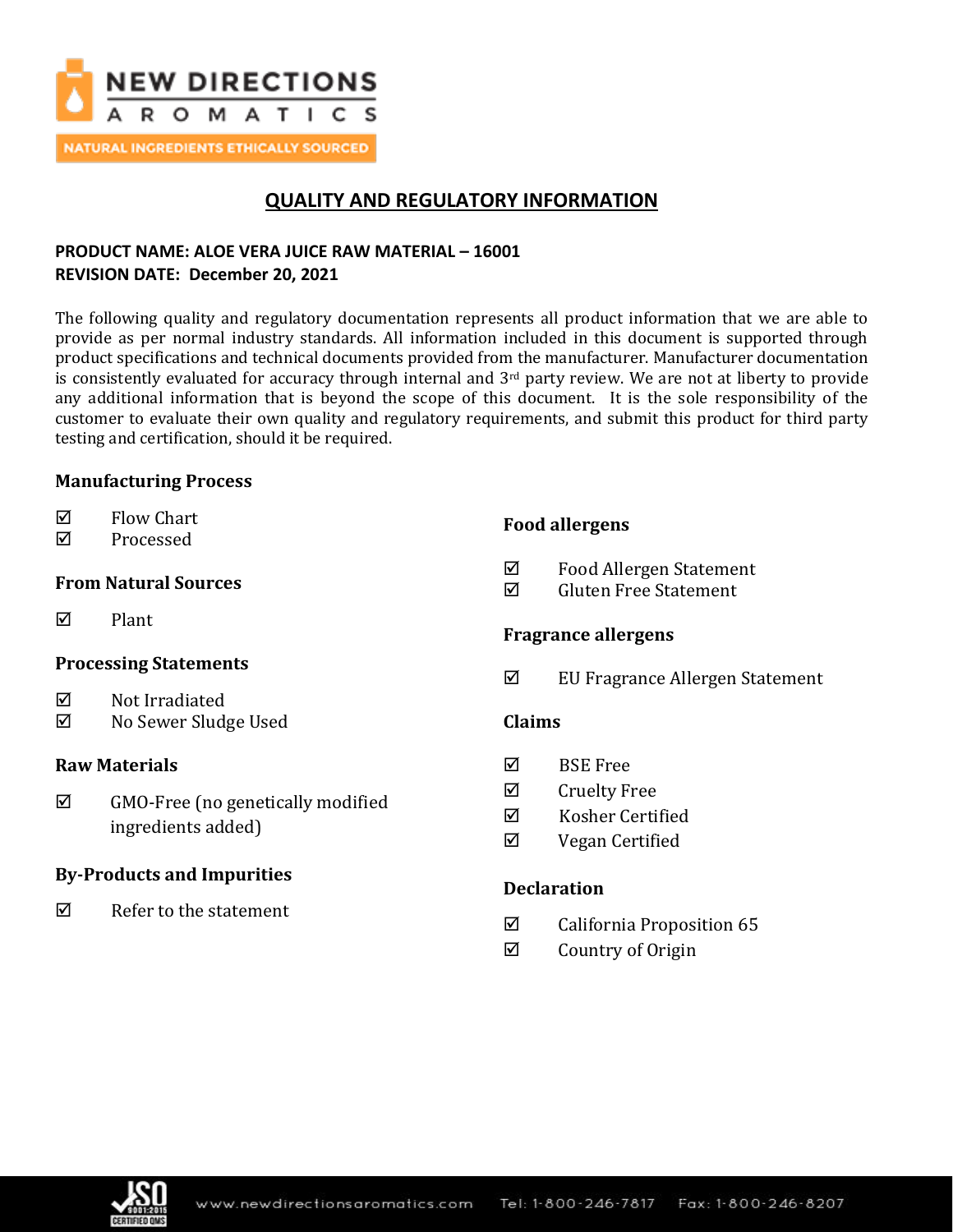

# **FLOW CHART**

### **PRODUCT NAME: ALOE VERA JUICE RAW MATERIAL – 16001**



### **Disclaimer & Caution:**

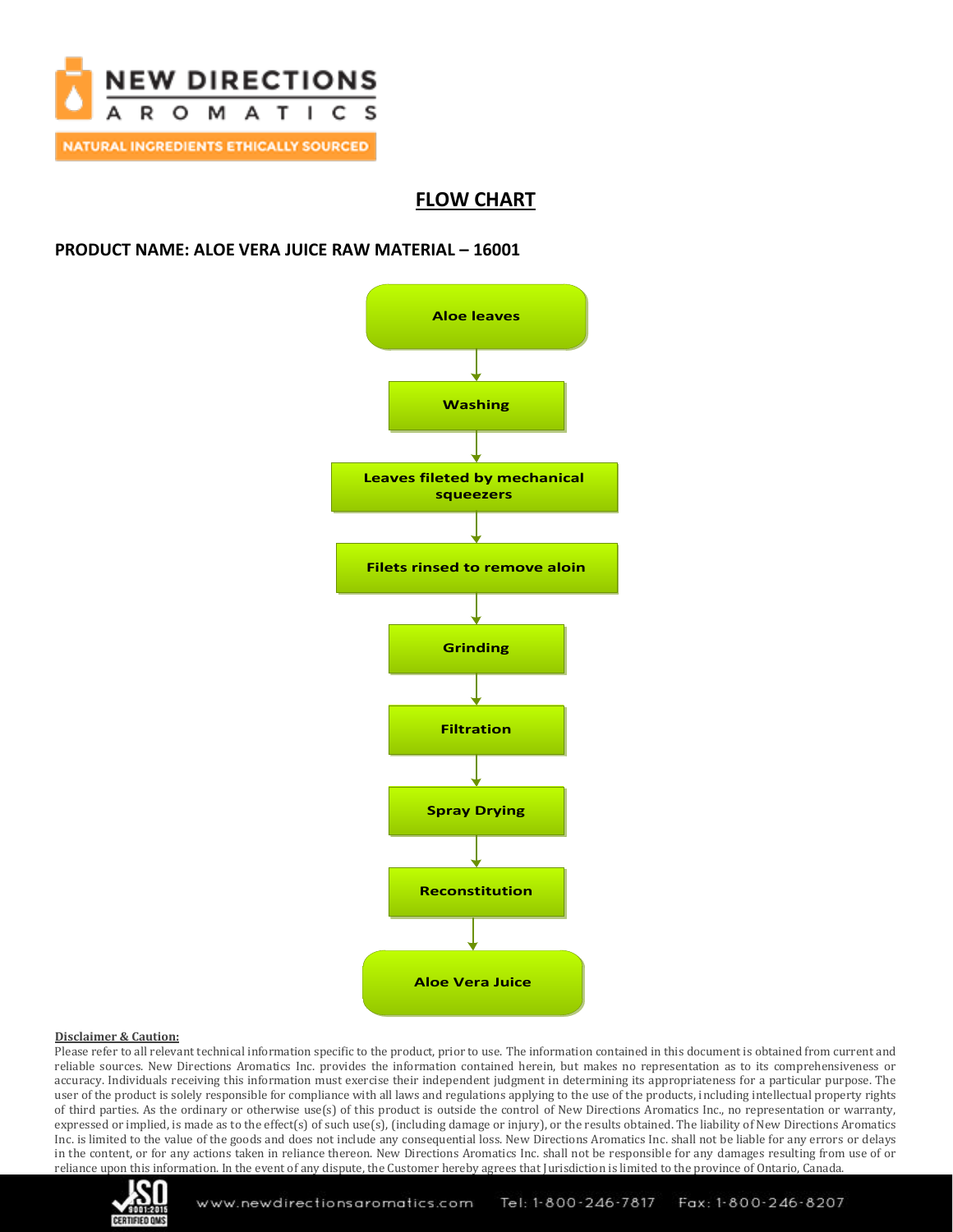

# **NON-IRRADIATION STATEMENT**

## **PRODUCT NAME: ALOE VERA JUICE RAW MATERIAL – 16001**

We hereby declare that, to the best of our knowledge, this product has not been irradiated and does not contain any ingredient that has gone through any irradiation.

#### **Disclaimer & Caution:**

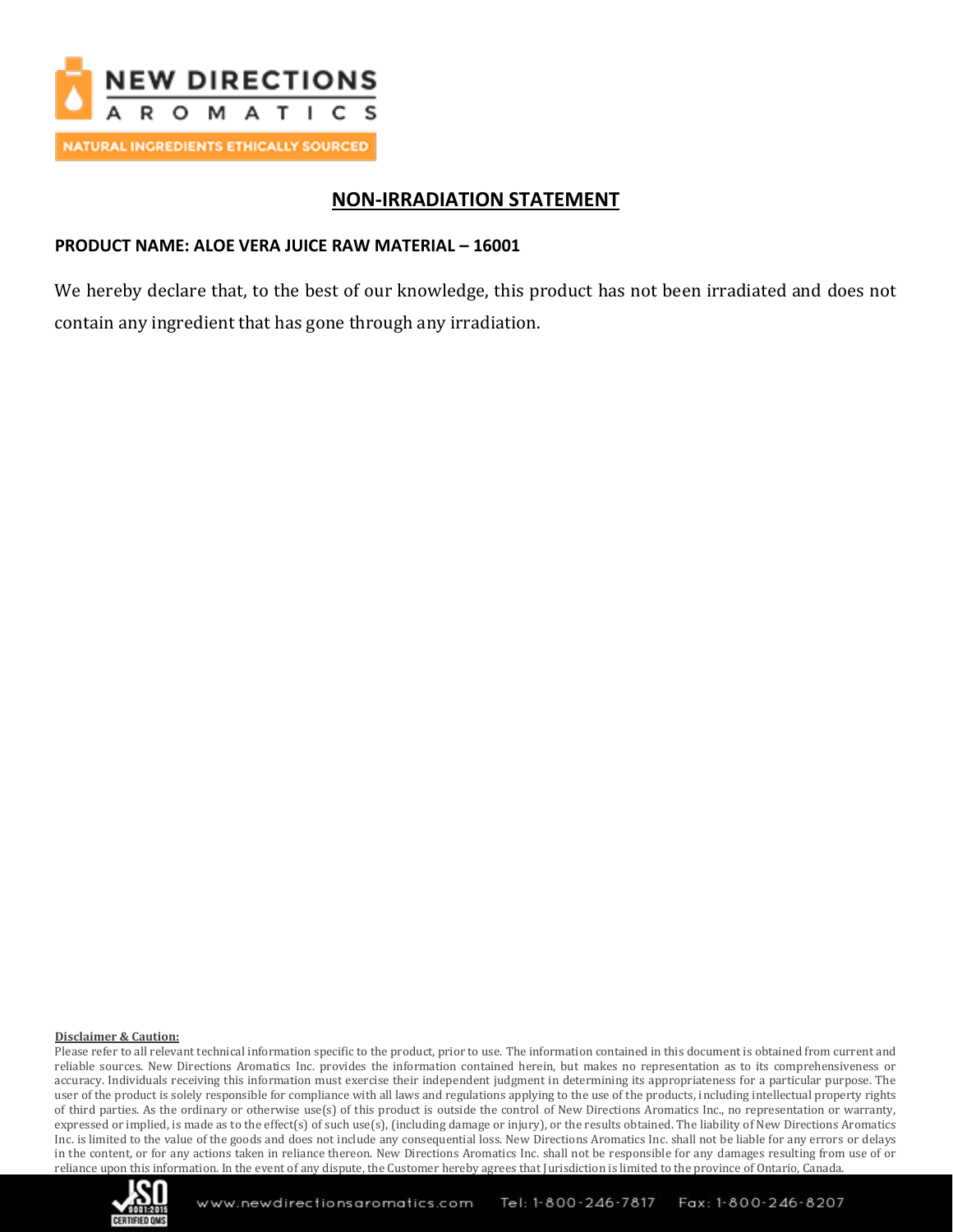

# **SEWER SLUDGE STATEMENT**

## **PRODUCT NAME: ALOE VERA JUICE RAW MATERIAL – 16001**

We hereby declare that, to the best of our knowledge, this product is free from, and was not processed with, sewer sludge.

#### **Disclaimer & Caution:**

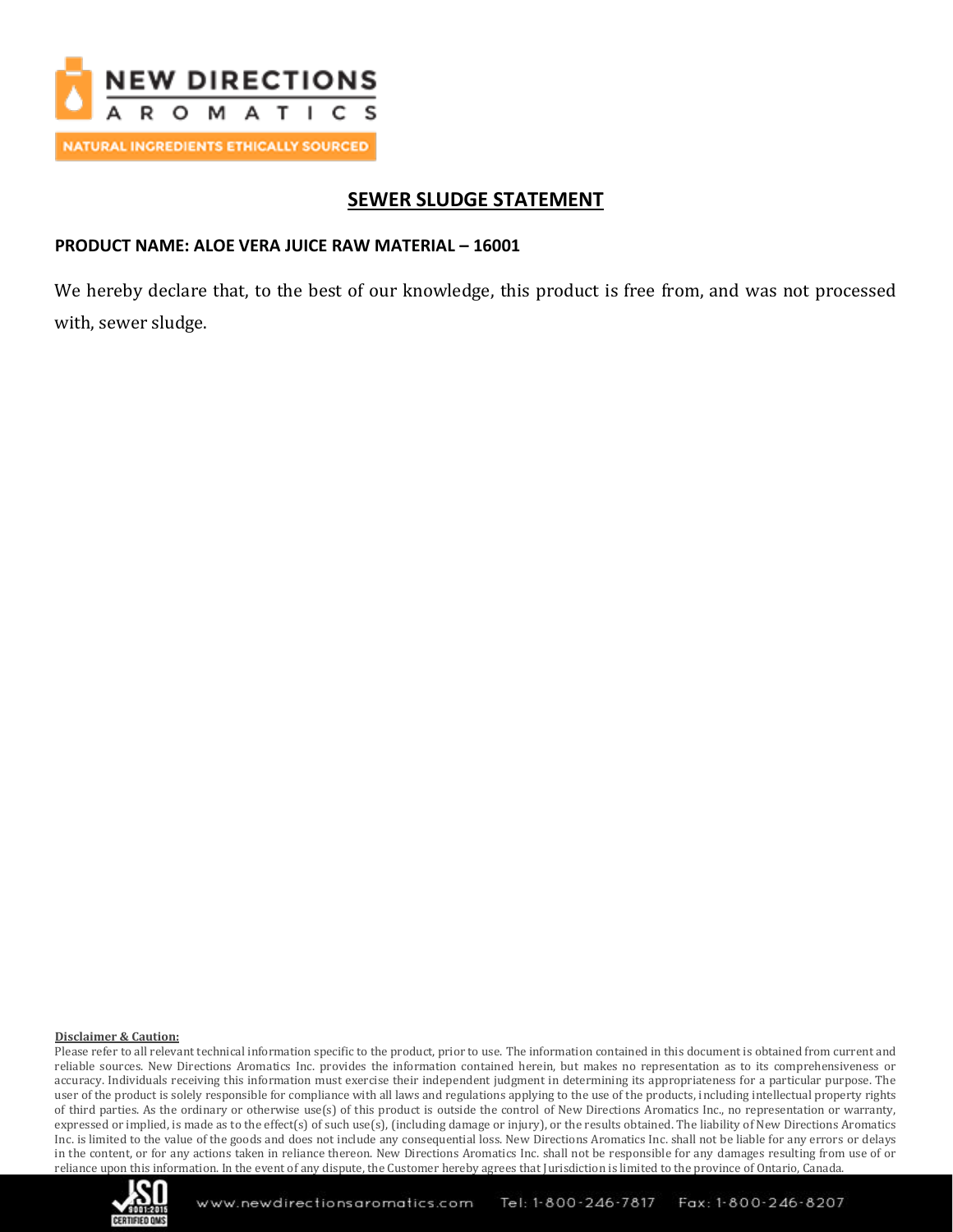

# **GMO STATEMENT**

## **PRODUCT NAME: ALOE VERA JUICE RAW MATERIAL – 16001**

We hereby declare that, to the best of our knowledge, this product was not produced from or with GMO plant material.

### **Disclaimer & Caution:**

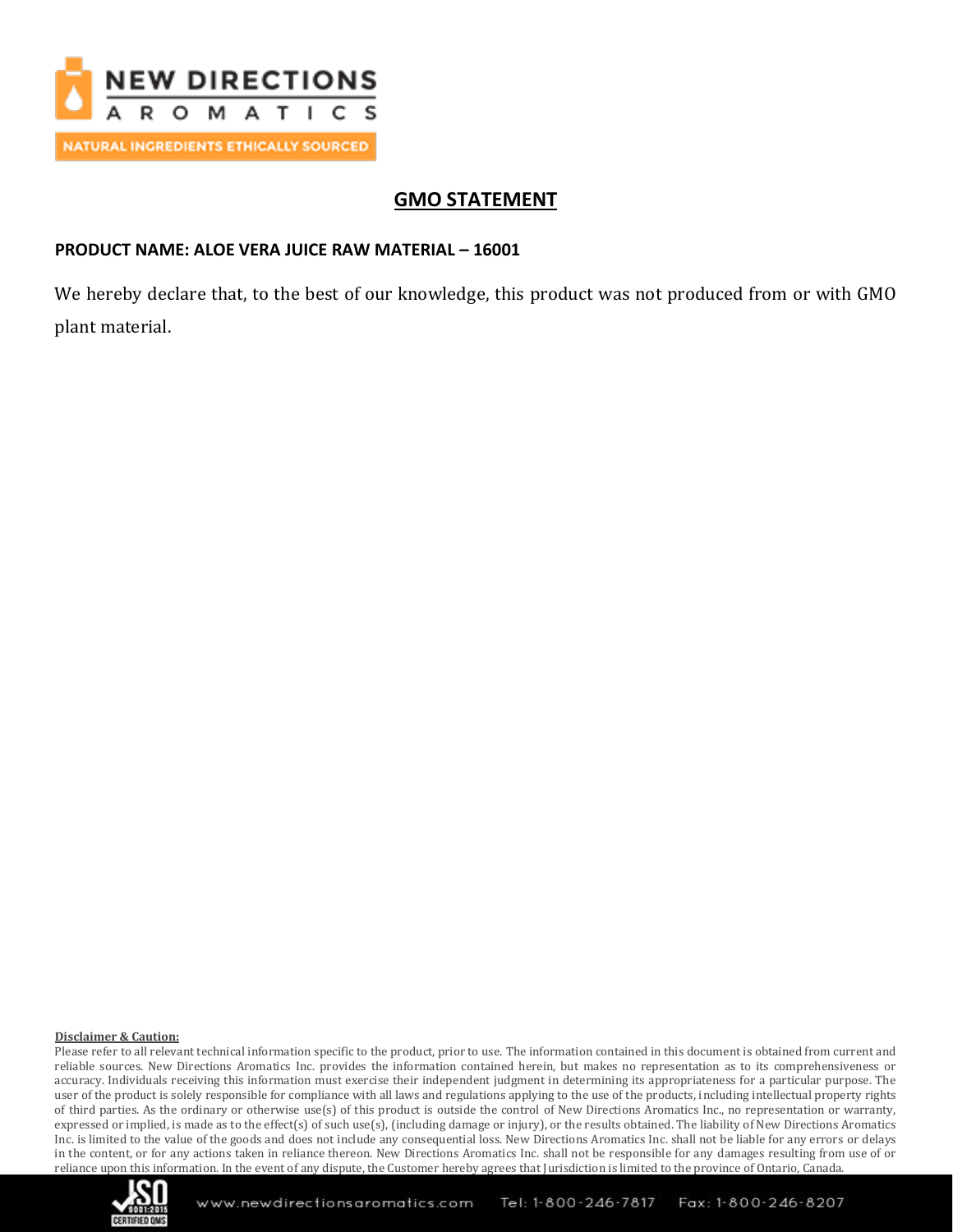

# **BY-PRODUCTS & IMPURITIES STATEMENT**

## **PRODUCT NAME: ALOE VERA JUICE RAW MATERIAL – 16001**

We hereby declare that, to the best of our knowledge, this product was not produced with nor does it contain any of the following by-products and impurities listed below:

- Alcohol
- **Phthalates**
- Parabens
- Perfumes
- Silicon
- Mineral Oil
- **Sulfates**
- **Pesticides**

### **Disclaimer & Caution:**

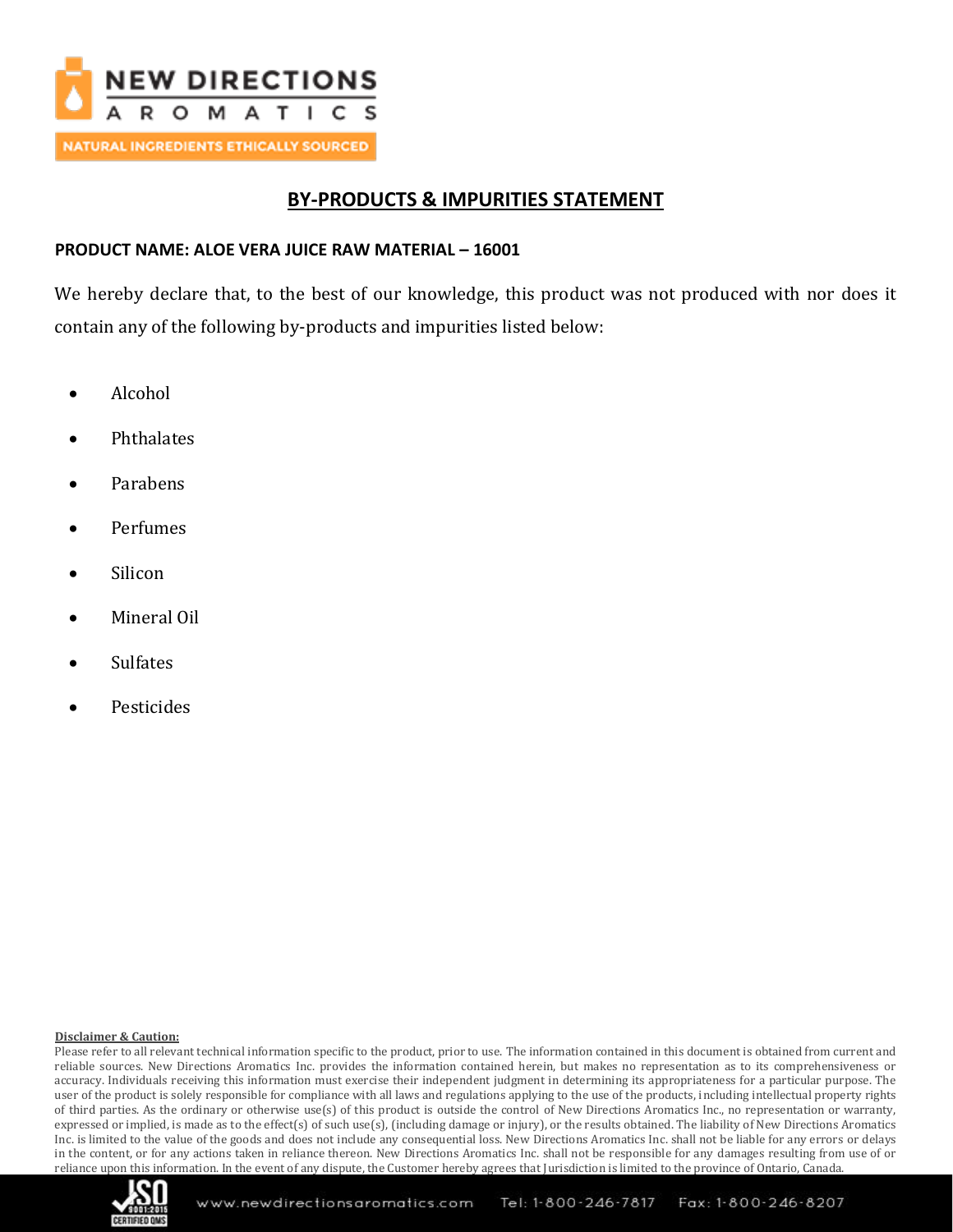

# **FOOD ALLERGEN INFORMATION**

### **PRODUCT NAME: ALOE VERA JUICE RAW MATERIAL – 16001**

| Component                                               | Present in the product |
|---------------------------------------------------------|------------------------|
| Peanut (and/or derivatives,) e.g., protein oil          | N <sub>o</sub>         |
| Tree Nuts (and/or derivatives)                          | N <sub>0</sub>         |
| Sesame Seeds (and/or derivatives)                       | N <sub>o</sub>         |
| Wheat, Barley, Rye, Oats, Spelt, Kamut or their hybrids | N <sub>0</sub>         |
| Gluten                                                  | N <sub>0</sub>         |
| Soybeans (and/or derivatives)                           | N <sub>o</sub>         |
| Dairy (including lactose) or Eggs                       | N <sub>o</sub>         |
| Fish or their products                                  | N <sub>o</sub>         |
| Shellfish or their products                             | N <sub>o</sub>         |
| Sulphites (ppm level)                                   | N <sub>0</sub>         |
| Gluten                                                  | N <sub>o</sub>         |
| Tartrazine                                              | N <sub>0</sub>         |

### **Disclaimer & Caution:**

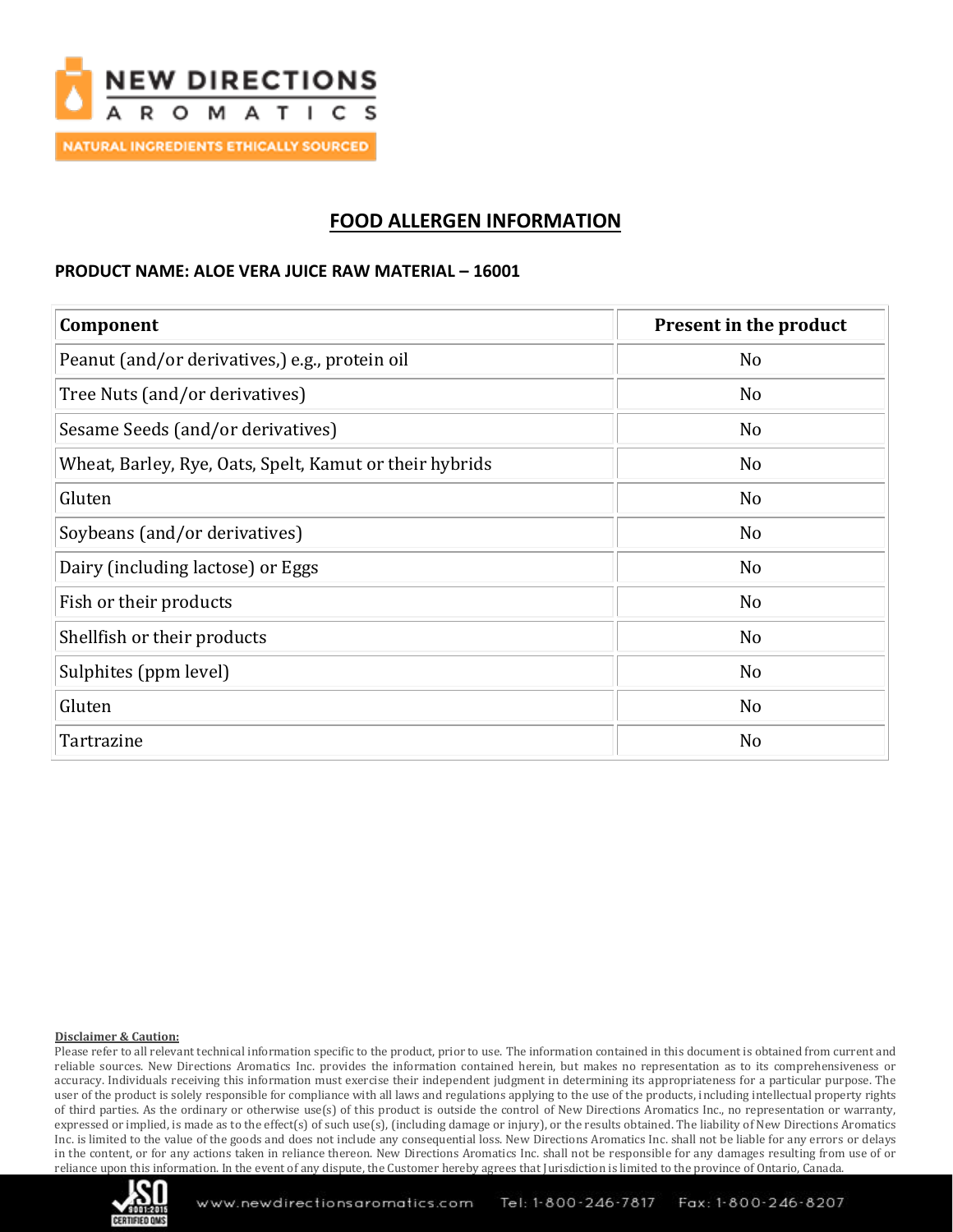

# **GLUTEN STATEMENT**

### **PRODUCT NAME: ALOE VERA JUICE RAW MATERIAL – 16001**

We hereby declare that, to the best of our knowledge, this product is gluten-free and was not manufactured with any ingredients containing gluten.

#### **Disclaimer & Caution:**

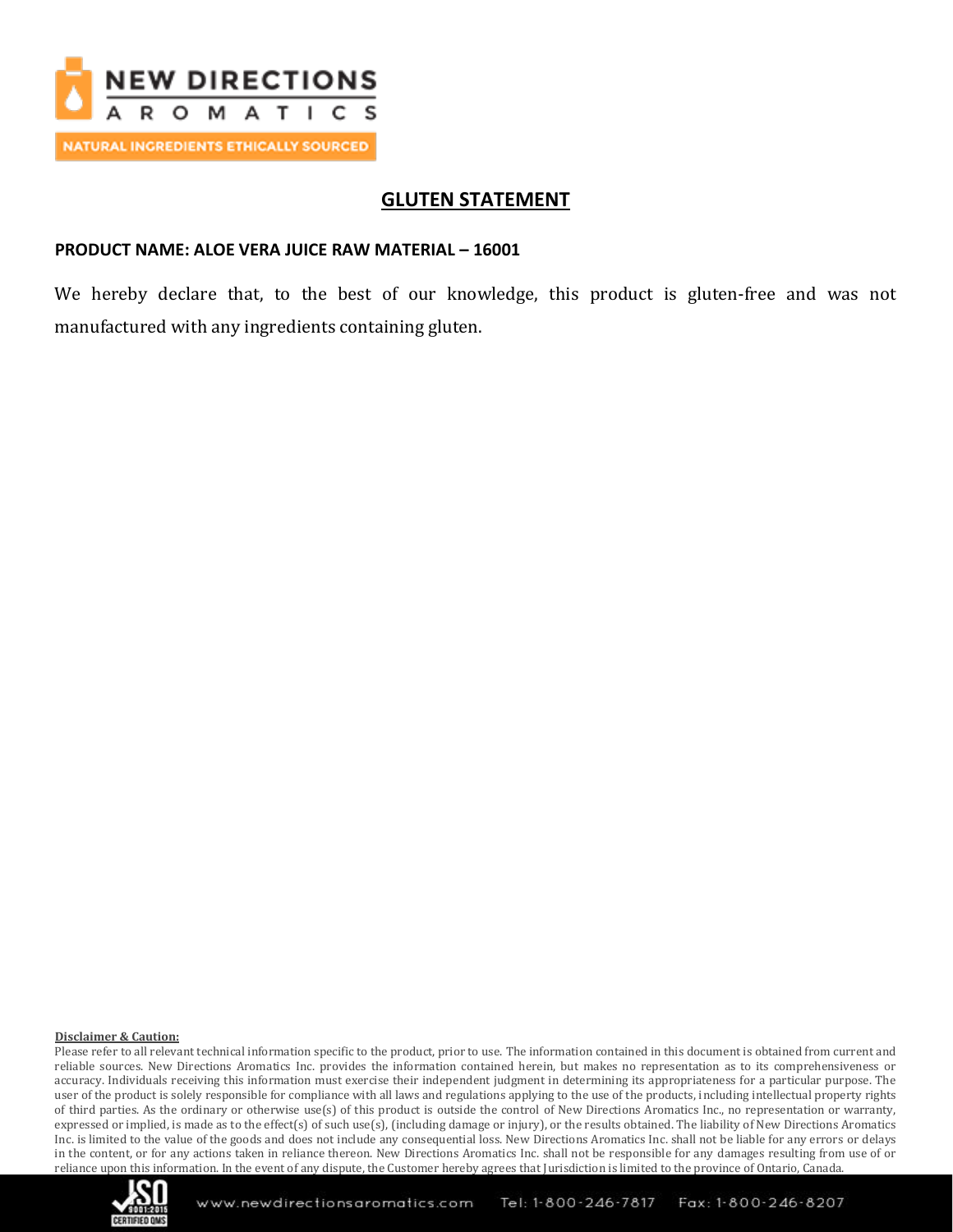

# **EU FRAGRANCE ALLERGEN STATEMENT**

### **PRODUCT NAME: ALOE VERA JUICE RAW MATERIAL – 16001**

| <b>Ingredients</b>                                           | CAS#           | $\frac{0}{0}$ |
|--------------------------------------------------------------|----------------|---------------|
| Alpha-Amyl Cinnamic Alcohol                                  | 101-85-9       | 0.0           |
| Alpha-Amyl Cinnamic Aldehyde                                 | 122-40-7       | 0.0           |
| Anisyl Alcohol                                               | $105 - 13 - 5$ | 0.0           |
| <b>Benzyl Alcohol</b>                                        | $100 - 51 - 6$ | 0.0           |
| <b>Benzyl Benzoate</b>                                       | 120-51-4       | 0.0           |
| <b>Benzyl Cinnamate</b>                                      | $103 - 41 - 3$ | 0.0           |
| <b>Benzyl Salicylate</b>                                     | 118-58-1       | 0.0           |
| Cinnamic Alcohol                                             | 104-54-1       | 0.0           |
| Cinnamic Aldehyde (Cinnamal)                                 | 104-55-2       | 0.0           |
| Citral                                                       | 5392-40-5      | 0.0           |
| Citronellol                                                  | 106-22-9       | 0.0           |
| Coumarin                                                     | $91 - 64 - 5$  | 0.0           |
| Eugenol                                                      | $97 - 53 - 0$  | 0.0           |
| Farnesol                                                     | 4602-84-0      | 0.0           |
| Gamma-Methyl Ionone (Alpha Isomethyl Ionone)                 | $127 - 51 - 5$ | 0.0           |
| Geraniol                                                     | $106 - 24 - 1$ | 0.0           |
| Hexyl Cinnamic Aldehyde                                      | 101-86-0       | 0.0           |
| HMPCC (Lyral) (Hydroxyisohexyl 3- cyclohexene Carboxaldehye) | 31906-04-4     | 0.0           |
| Hydroxycitronellal                                           | 107-75-5       | 0.0           |
| Isoeugenol                                                   | $97 - 54 - 1$  | 0.0           |
| Lilial (Butylphenyl Methylpropional)                         | 80-54-6        | 0.0           |

### **Disclaimer & Caution:**

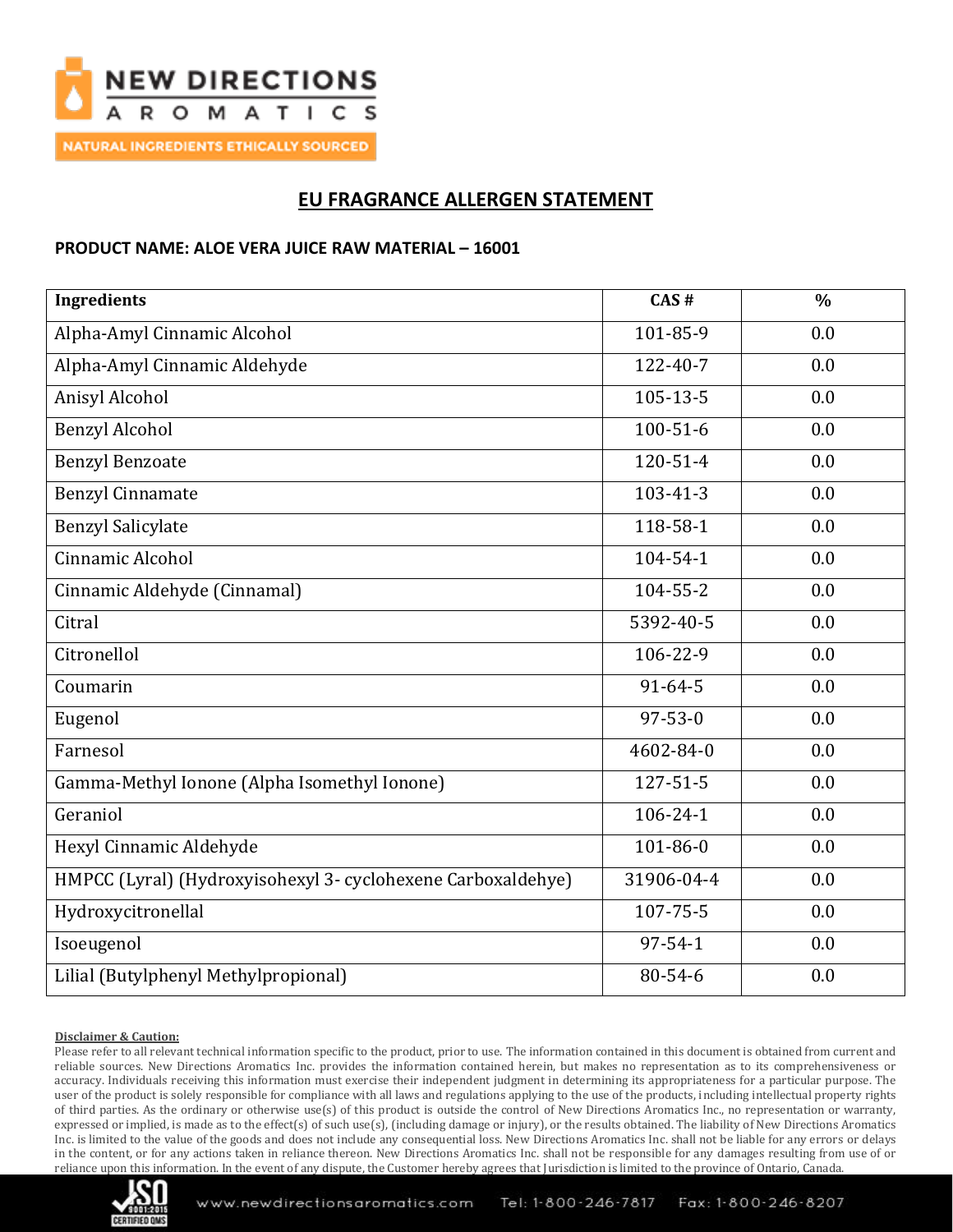

# **EU FRAGRANCE ALLERGEN STATEMENT** *(cont'd.)*

### **PRODUCT NAME: ALOE VERA JUICE RAW MATERIAL – 16001**

| <b>Ingredients</b>                             | CAS#           | $\frac{0}{0}$ |
|------------------------------------------------|----------------|---------------|
| d-Limonene                                     | 5989-27-5      | 0.0           |
| Linalool                                       | 78-70-6        | 0.0           |
| Methyl Heptine Carbonate (Methyl 2- Octynoate) | $111 - 12 - 6$ | 0.0           |
| Oak Moss Extracts (Evernia Prunastri)          | 90028-68-5     | $0.0\,$       |
| Tree Moss Extracts (Evernia Furfuracea)        | 90028-67-4     | $0.0\,$       |

### **Disclaimer & Caution:**

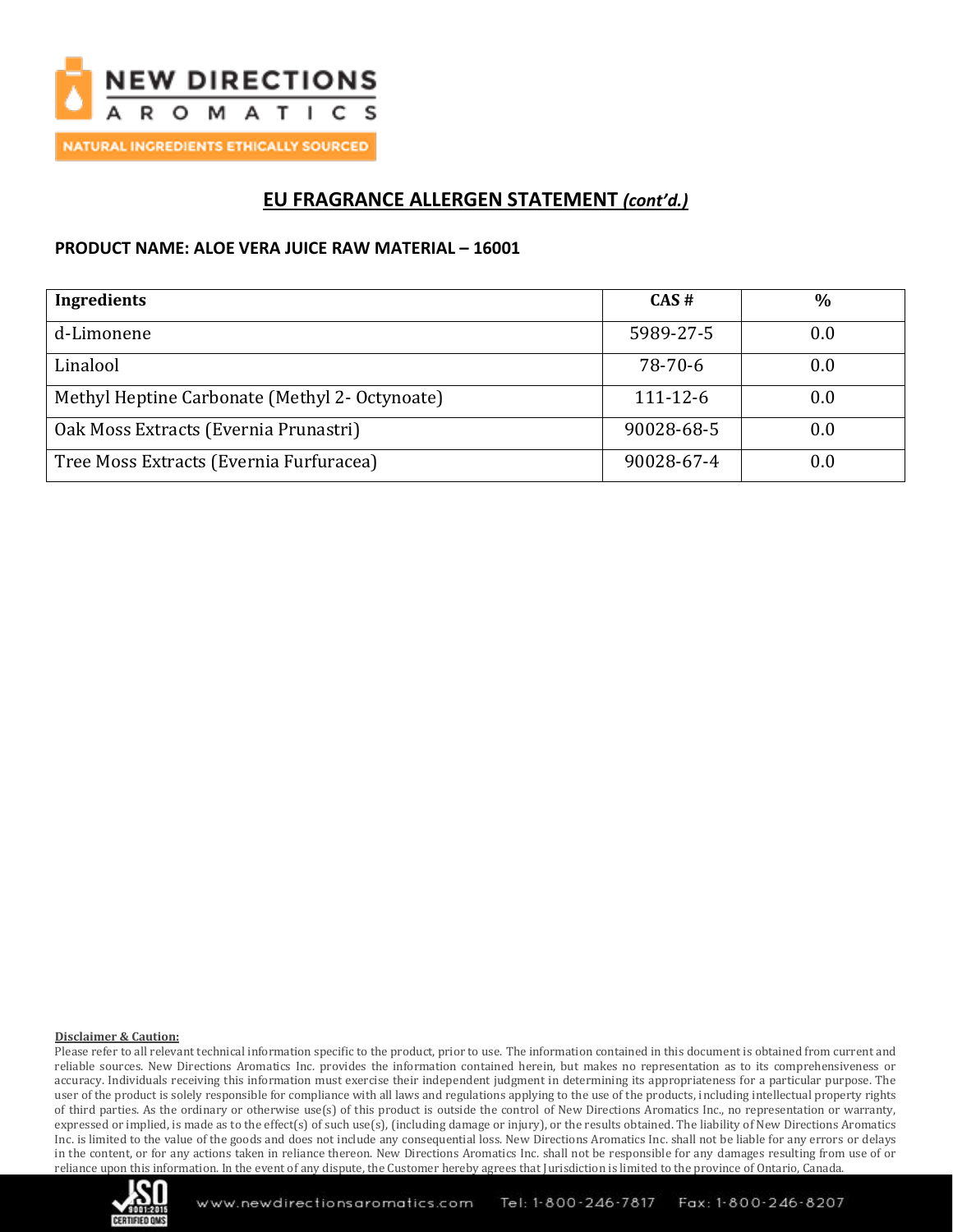

# **DECLARATION OF BOVINE SPONGIFORM ENCEPHALOPATHY (BSE)**

## **PRODUCT NAME: ALOE VERA JUICE RAW MATERIAL – 16001**

We hereby confirm that, to the best of our knowledge, this product is free of BSE.

### **Disclaimer & Caution:**

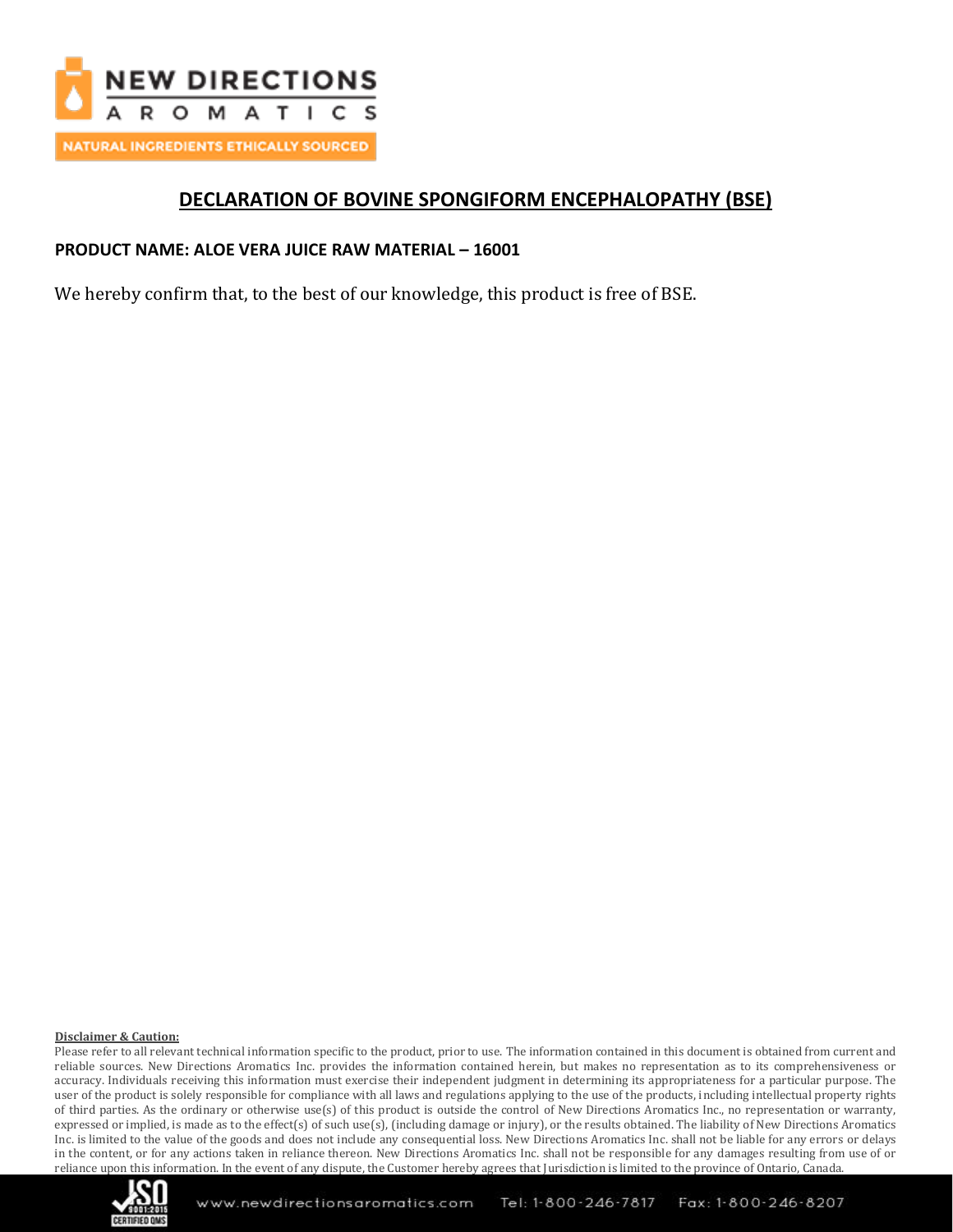

# **CRUELTY-FREE STATEMENT**

## **PRODUCT NAME: ALOE VERA JUICE RAW MATERIAL – 16001**

We hereby declare that, to the best of our knowledge, this product has not been tested on animals.

#### **Disclaimer & Caution:**

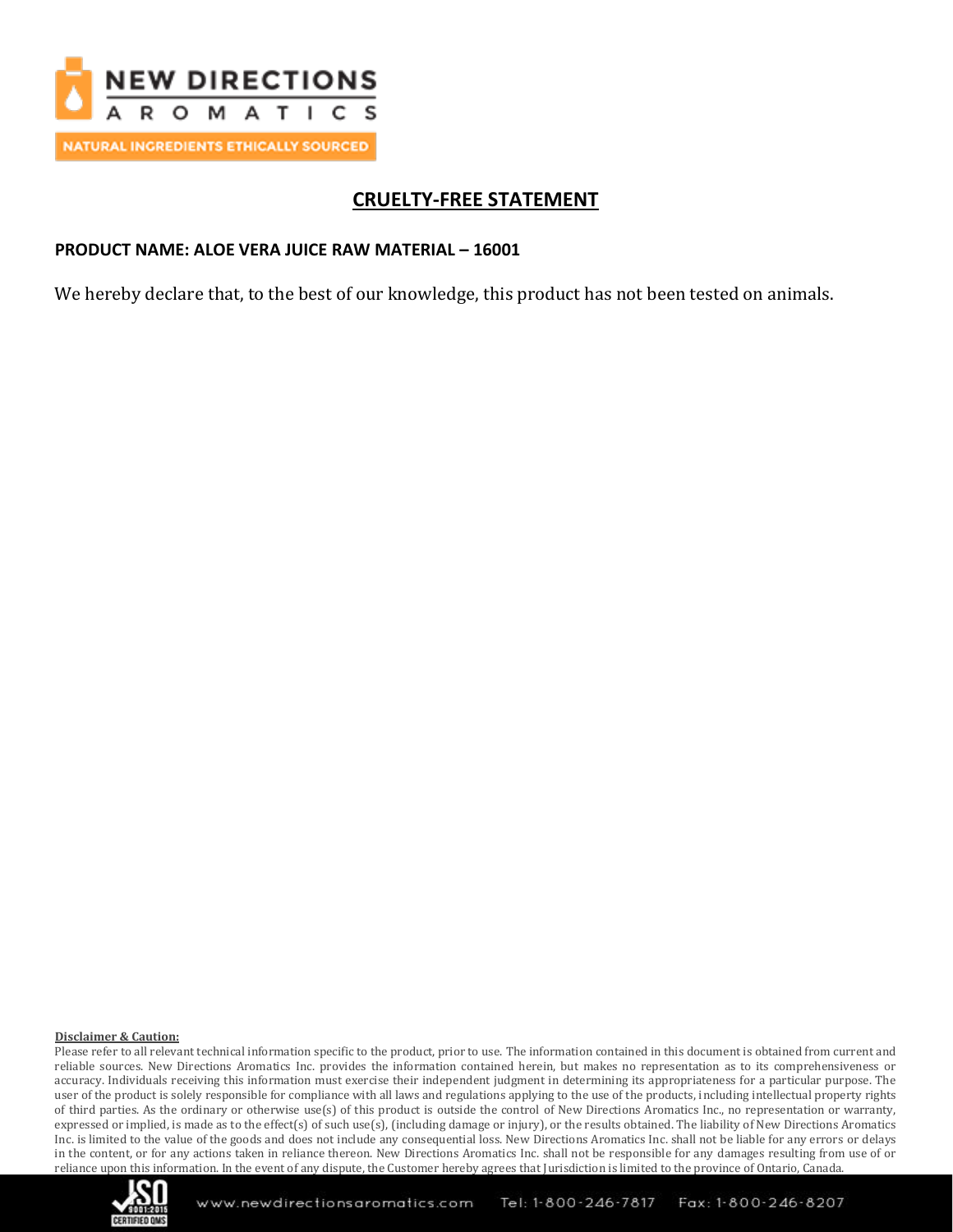

# **KOSHER STATEMENT**

## **PRODUCT NAME: ALOE VERA JUICE RAW MATERIAL – 16001**

We hereby confirm that this product has been certified to Kosher standards.

#### **Disclaimer & Caution:**

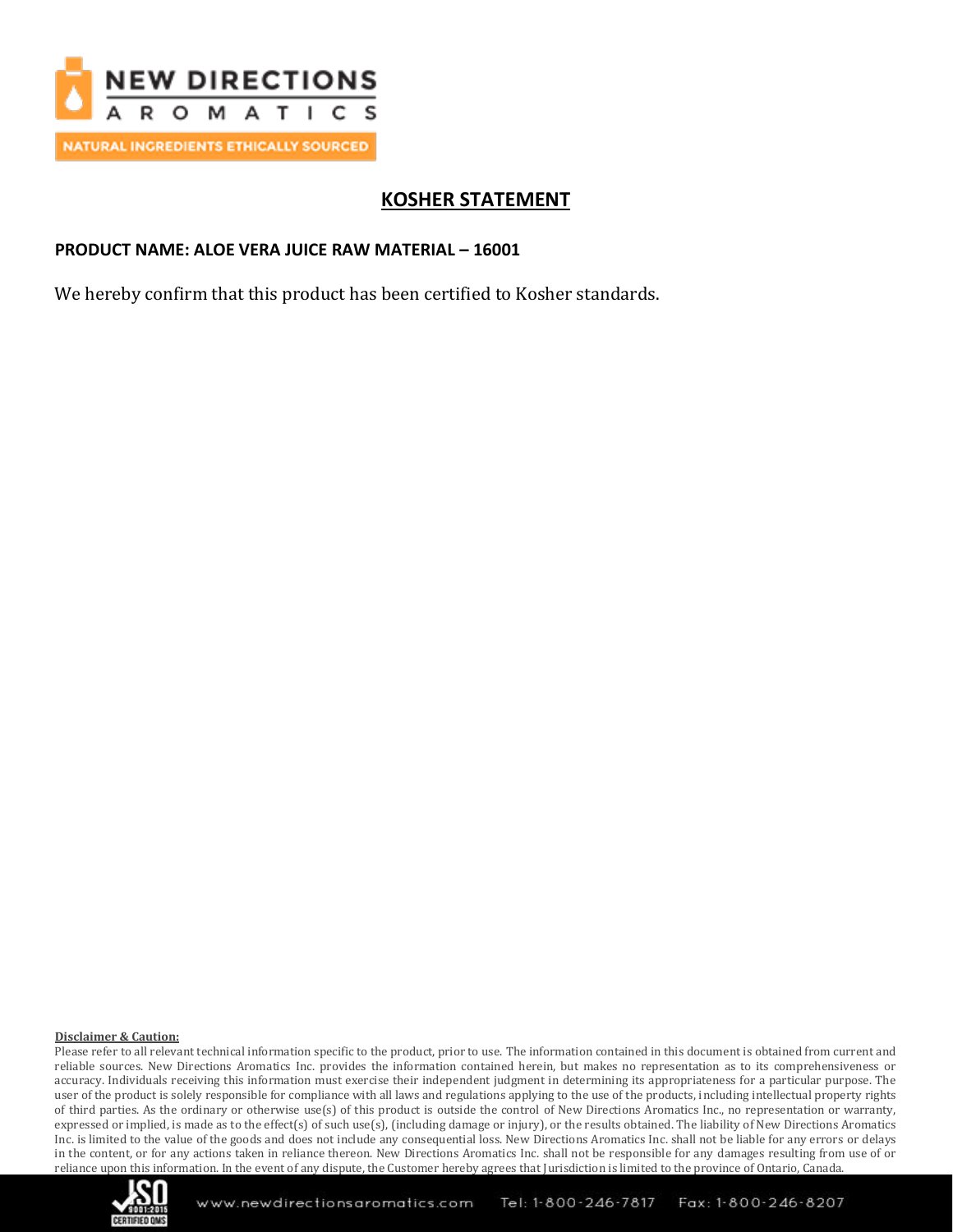

# **VEGAN STATEMENT**

## **PRODUCT NAME: ALOE VERA JUICE RAW MATERIAL – 16001**

We hereby confirm that this product has been certified to Vegan standards.

### **Disclaimer & Caution:**

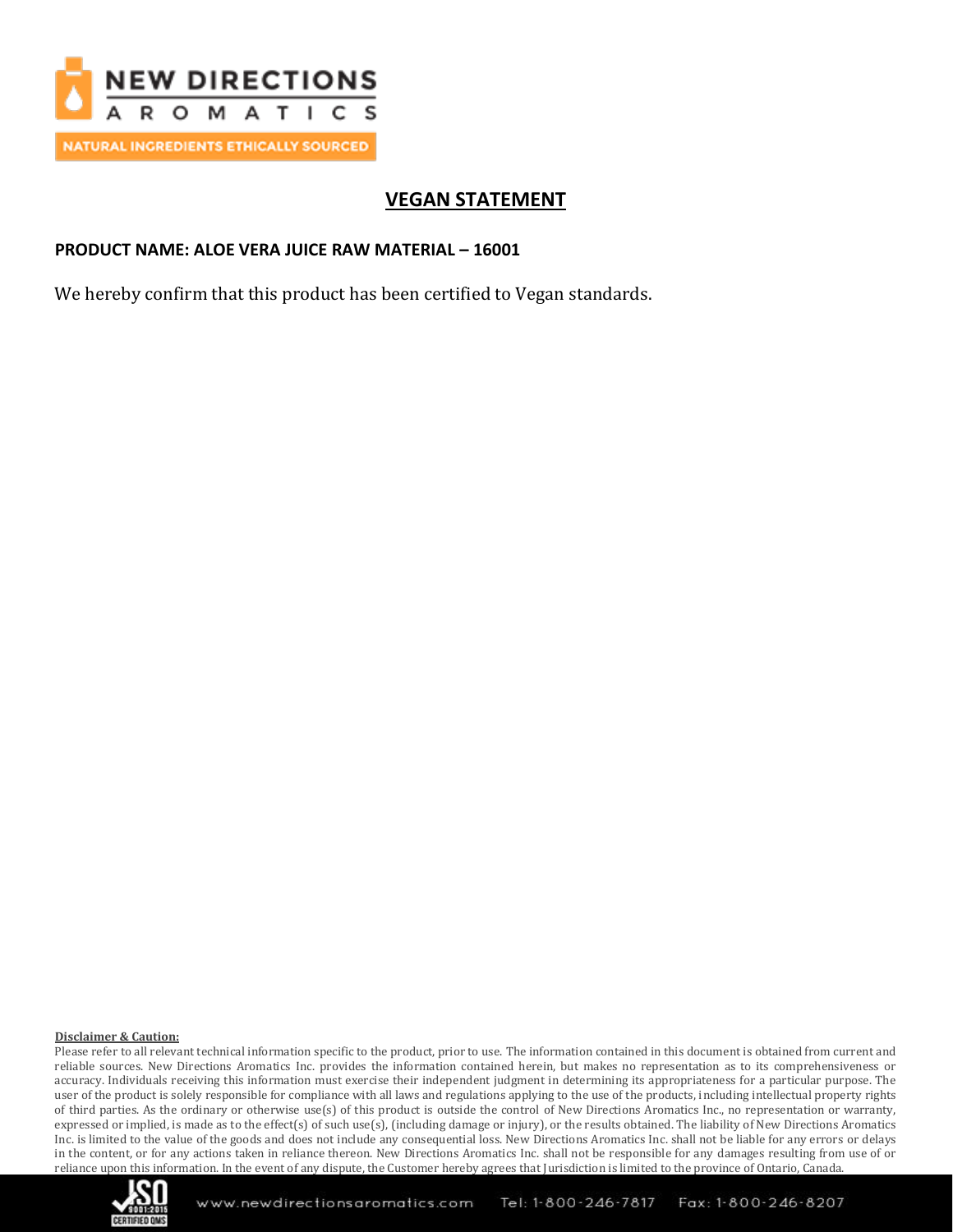

# **CALIFORNIA PROPOSITION 65 STATEMENT**

## **PRODUCT NAME: ALOE VERA JUICE RAW MATERIAL – 16001**

We hereby declare that, to the best of our knowledge, this product does not contain any chemical or substance listed on California's Proposition 65.

### **Disclaimer & Caution:**